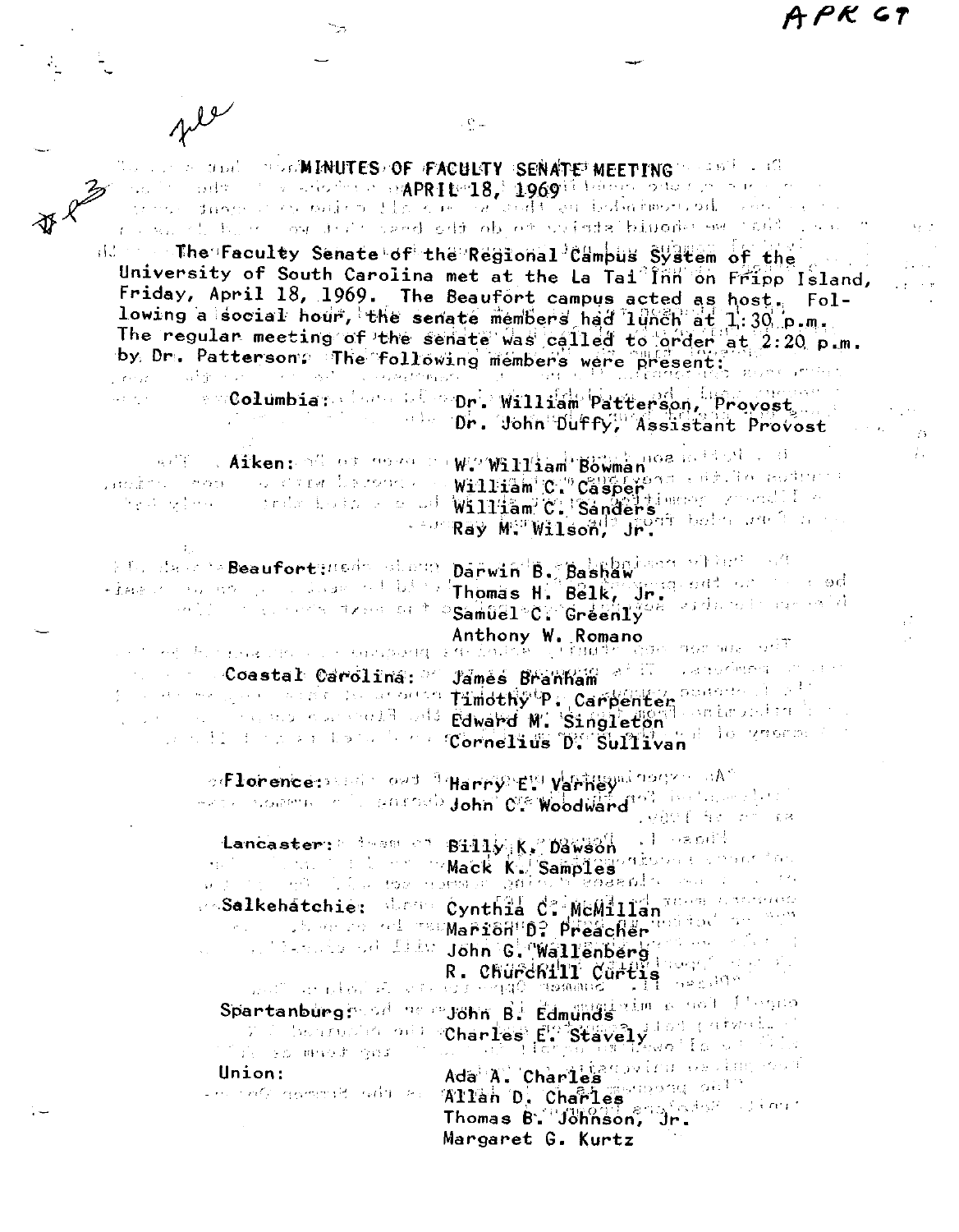of Dnon-Duffy stated that the students who would be admitted under, this program would be studied, an aint Jone concluse over we she bast immed the magnetime from our hot hor nomitted sor not A discussion followed concerning the possibility of using. in this procedure at other regional campuses,  $d$  It was stated that it amay be done but pot at the Spartanburg campus where we have not passed an inspection by the Southern Association. Indiaba ed not lar saculd be done in 1980 process. The present of the saculd the same of the same of the same of the same of the same of the same of the same of the same of the same of the same of the same of the same of the same of the student's rank in high school, does USC recognize the difference **Ain, high schools?** where the one over the total bondanger and an an electronic constants and required in the magnetic environment of the constant of the constant of the con University realizes that some high schools do put out very good

students while other high schools do not. He stated that where<br>a student does place in the upper half of his high school class, it shows that the student has worked and has a psychological adpantage of success, He did state, however, that class rank does have its defects, particularly where the courses which students take differ greatly. Even, steedy and end flow an include off

survey I'll mit the your In speaking about the summer opportunity scholars program. Dr. Patterson compared this to the president scholars program in eperation on the main campus, He reminded us that these were<br>"nursed" classes and that this was a costly project. Jewever, he sminded us that we should not knock a particular program just because it is costly.

Dr. Duffy stated that, effective January 1, 1969, faculty<br>wembers are accumulating sick leave at the rate of one and one-<br>fourth days per month. They can accumulate leave up to ninety.<br>days. The director must report sick l

Dr. Duffy stated that the status of all classified employees (clerical, janitorial, etc.) will be approved by the state system rather than by the University. "integral experience by the state system<br>sult in some raise to these employees affected.) Raises for faculty<br>members will alignate to these employees affected.) Raises for faculty members will still be controlled by the University system.

The question was asked as to what will happen to a summer<br>opportunity scholar who fails to make a orade of "C" on his summer<br>work. The answer is that he is out of the program.

we were advised that parallel students with less than a 2.0 (over a 1.8) may petition to be admitted. Many have been admitted under this category.